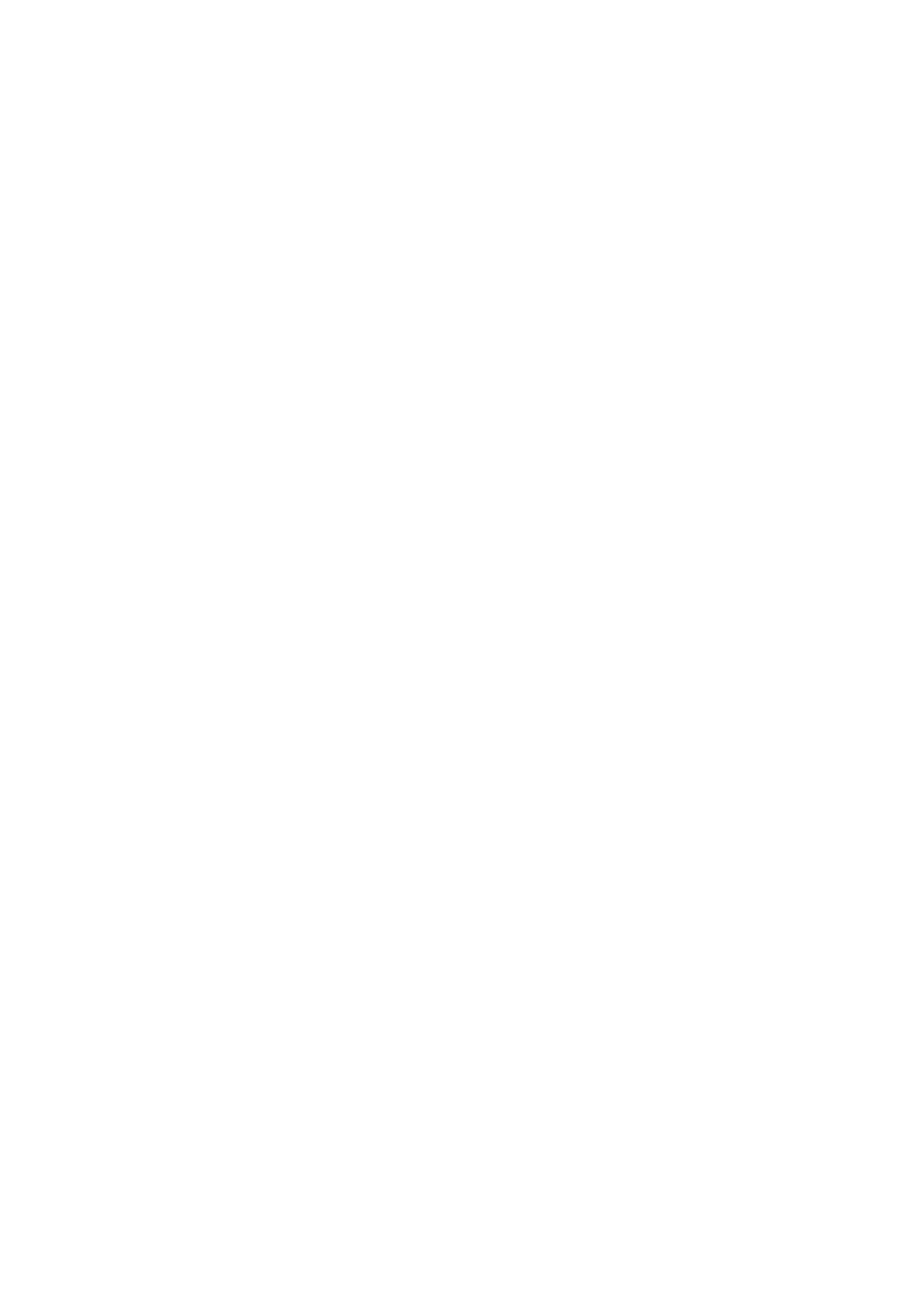<span id="page-3-0"></span>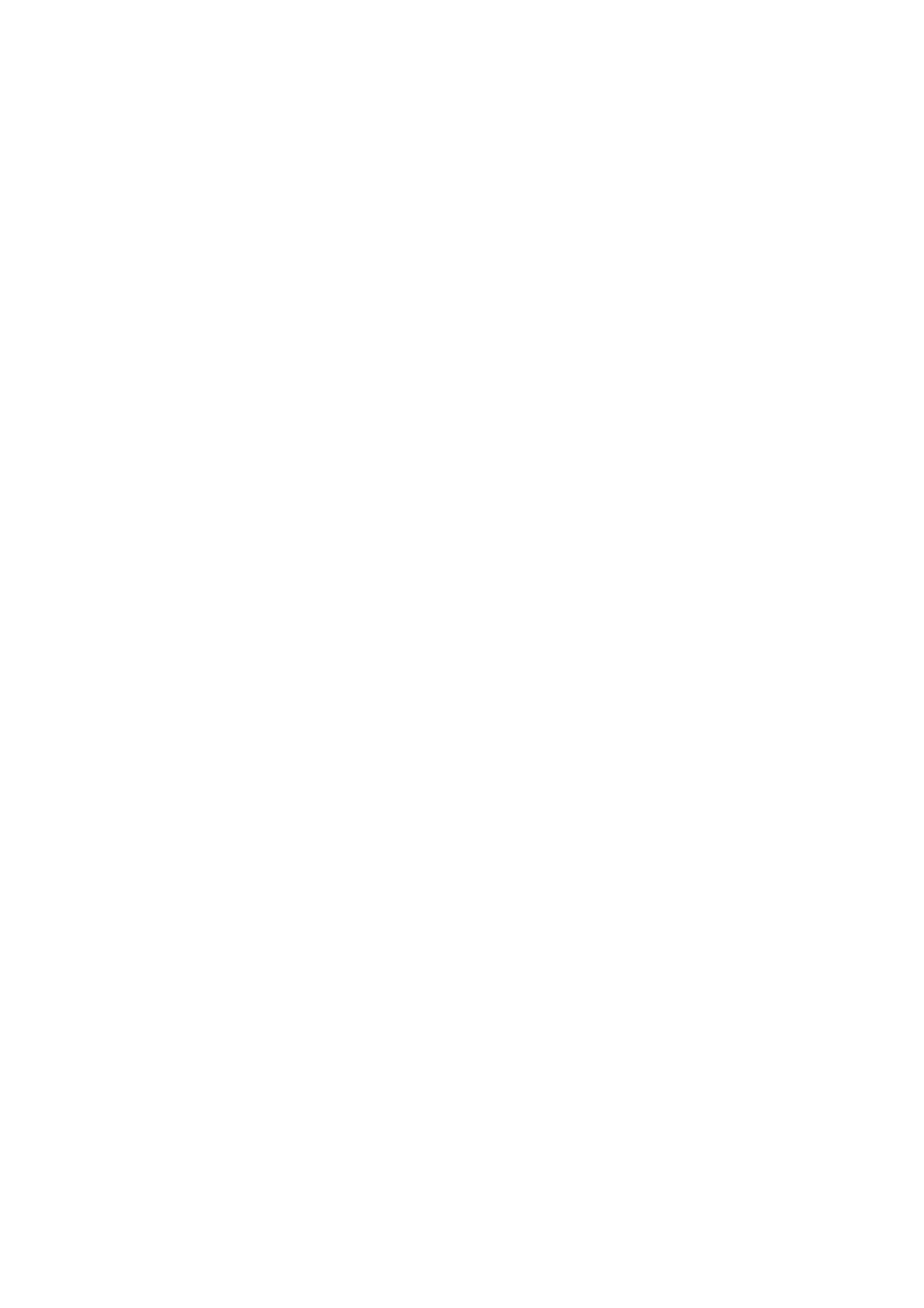$\overline{\mathbf{w}}$ 

### **TABLE OF CONTENTS**

<span id="page-4-0"></span>

|          | Guidelines for ATS Upgrade Training                                                           | HUM ET1 ST05 4000-GUI-02 |  |
|----------|-----------------------------------------------------------------------------------------------|--------------------------|--|
|          | <b>TABLE OF CONTENTS</b>                                                                      |                          |  |
|          |                                                                                               |                          |  |
|          | DOCUMENT IDENTIFICATION SHEET<br>DOCUMENT APPROVAL                                            | 11<br>111                |  |
|          | DOCUMENT CHANGE RECORD                                                                        | 1V                       |  |
|          | <b>TABLE OF CONTENTS</b>                                                                      | V                        |  |
|          | <b>EXECUTIVE SUMMARY</b>                                                                      | V11                      |  |
| 1.       |                                                                                               |                          |  |
| 11       | Background                                                                                    | 1                        |  |
| 12       | Purpose                                                                                       | $\cdot$ 2                |  |
| 13       | Scope                                                                                         | $\overline{2}$           |  |
| 2.       |                                                                                               | 3                        |  |
| 21       | Introduction                                                                                  | 3                        |  |
| 22<br>23 | Contents<br><b>Change Procedure</b>                                                           | 3<br>4                   |  |
| 3.       |                                                                                               |                          |  |
| 31       | Organisational Options                                                                        | 5                        |  |
| 4.       |                                                                                               |                          |  |
| 4 1      | Reasons to Create a Training Plan                                                             | 7                        |  |
| 42       | Identify Who Requires Training                                                                | $\tau$                   |  |
| 43       | Define Required Courses                                                                       | 8                        |  |
| 44<br>45 | Training Methodology<br>Resources Required                                                    | 9<br>9                   |  |
| 46       | Training Route Maps                                                                           | 10                       |  |
| 47       | Standards (Competence) Procedures                                                             | 10                       |  |
| 48       | <b>Other Considerations</b>                                                                   | 11                       |  |
| 5.       |                                                                                               | .13                      |  |
| 5 1      | General                                                                                       | 13                       |  |
| 52       | <b>Classroom Training</b>                                                                     | 13                       |  |
| 53<br>54 | Video                                                                                         | 13<br>14                 |  |
| 55       | Computer Based Training (or Teachware)<br><b>Instructive Demonstrator - Part Task Trainer</b> | 15                       |  |
| 56       | Time Controlled Simulation                                                                    | 16                       |  |
| 57       | <b>Real Time Simulation</b>                                                                   | 18                       |  |
| 58       | Use of Operational Equipment                                                                  | 18                       |  |
| 59       | Training Map                                                                                  | 19                       |  |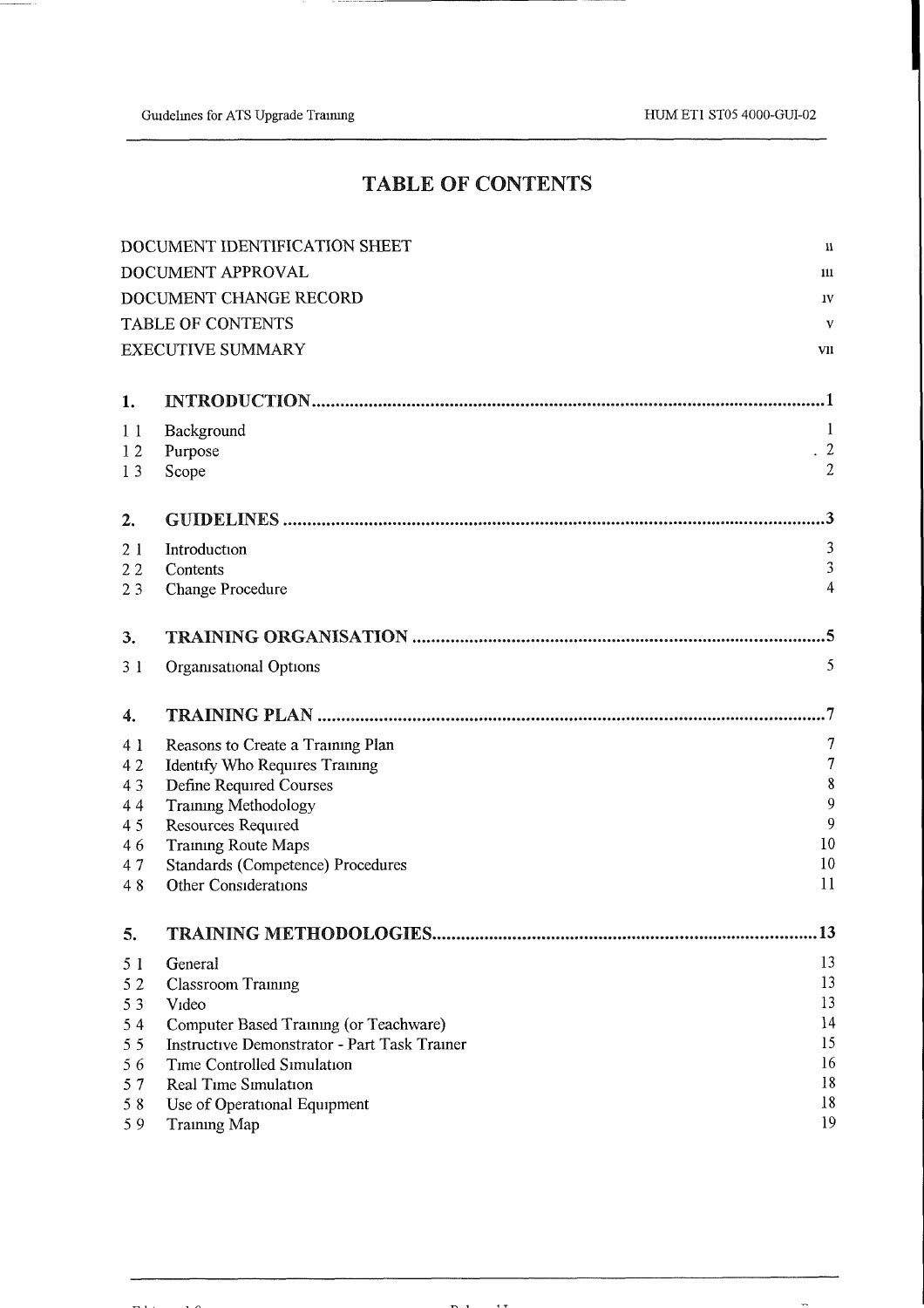| 6.   |                                      | 21           |  |  |
|------|--------------------------------------|--------------|--|--|
| 6 1  | General                              | 21           |  |  |
| 62   | <b>Training Plan</b>                 | 21           |  |  |
| 63   | <b>Training Manual</b>               | 21           |  |  |
| 64   | <b>ATC Procedures</b>                | 22           |  |  |
| 65   | <b>Instructor Guides</b>             | 22           |  |  |
| 66   | <b>Assessment Guide</b>              | 22           |  |  |
| 67   | Manufacturers Reference Manuals      | 22           |  |  |
| 68   | Quick Reference Guides               | 22           |  |  |
| 7.   |                                      | 23           |  |  |
| 71   | General                              | 23           |  |  |
| 72   | General Description of the System    | 24           |  |  |
| 73   | Human Machine Interface              | 25           |  |  |
| 74   | <b>Flight Data Processing</b>        | 26           |  |  |
| 75   | Radar Data Processing                | 28           |  |  |
| 76   | Using Radar and Flight Data Displays | 29           |  |  |
| 77   | Using the Voice Communication System | 31           |  |  |
| 78   | Co-ordination Procedures             | 32           |  |  |
| 79   | Other Equipment Upgrades             | 33<br>33     |  |  |
| 7 10 | <b>ATS Procedures</b>                |              |  |  |
| 8.   |                                      | 35           |  |  |
| 81   | General                              | 35           |  |  |
| 82   | Dates and Time Scales                | 35           |  |  |
| 83   | Organisation                         | 35           |  |  |
| 84   | Factory/Site Testing                 | 35           |  |  |
| 85   | Shadowing                            | 35           |  |  |
| 86   | Progressive Change-Over              | 35<br>35     |  |  |
| 87   | Reversion                            |              |  |  |
| 9.   |                                      | 37           |  |  |
| 91   | General                              | 37           |  |  |
| 92   | Safety Issues Reporting Scheme       | 37           |  |  |
|      | <b>ANNEXES</b>                       |              |  |  |
|      | SAMPLE OF AN ATC TRAINING PLAN       | A            |  |  |
|      | <b>SAMPLE TRAINING COURSE</b>        | B            |  |  |
|      | <b>QUICK REFERENCE GUIDES</b>        | $\mathsf{C}$ |  |  |
|      |                                      | D            |  |  |
|      | REPORTING FORM                       |              |  |  |
|      | <b>LIST OF PARTICIPANTS</b>          | E            |  |  |
|      | REFERENCE DOCUMENTS                  |              |  |  |
|      | DEFINITIONS AND ABBREVIATIONS        |              |  |  |
|      | G                                    |              |  |  |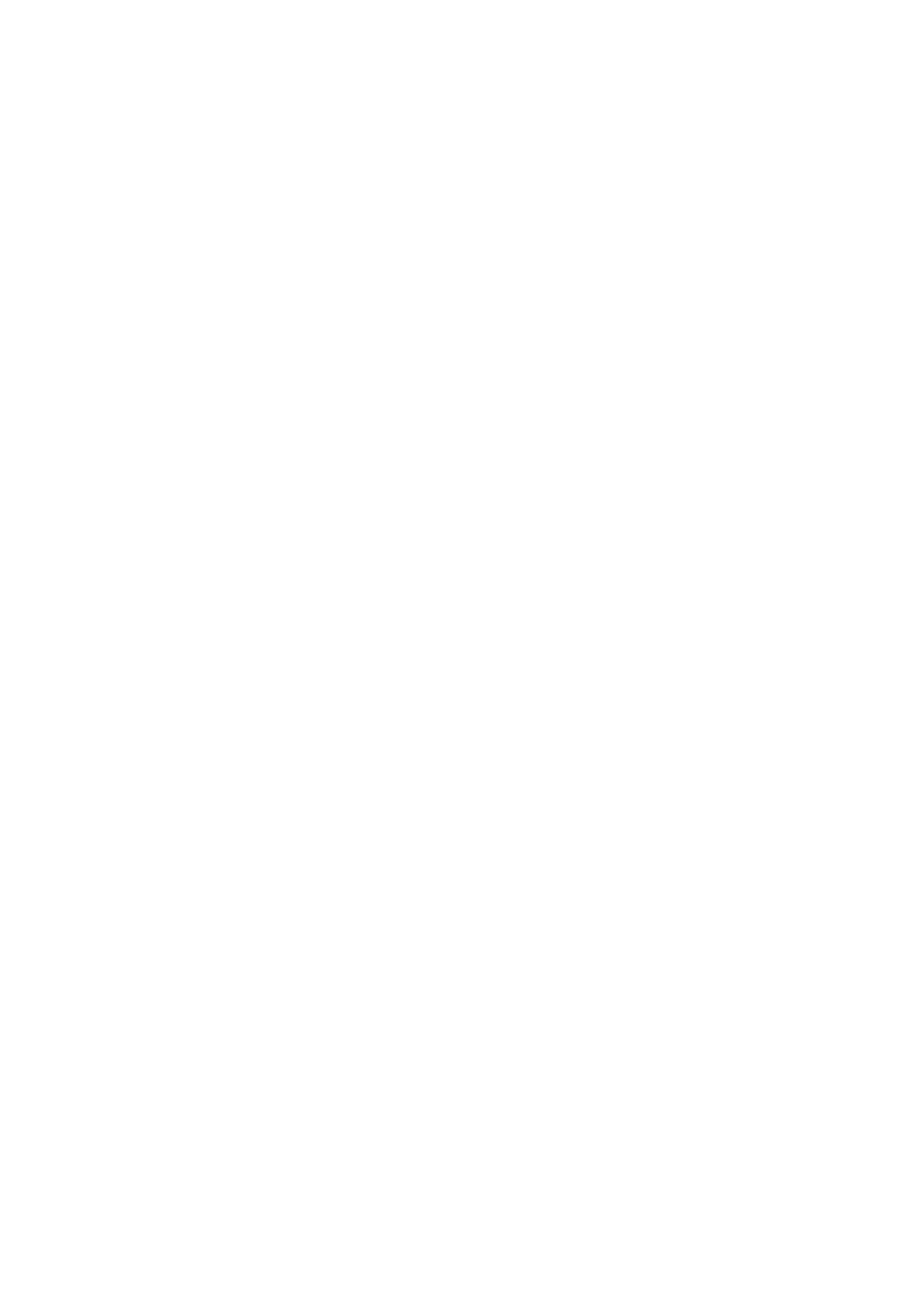<span id="page-8-1"></span><span id="page-8-0"></span>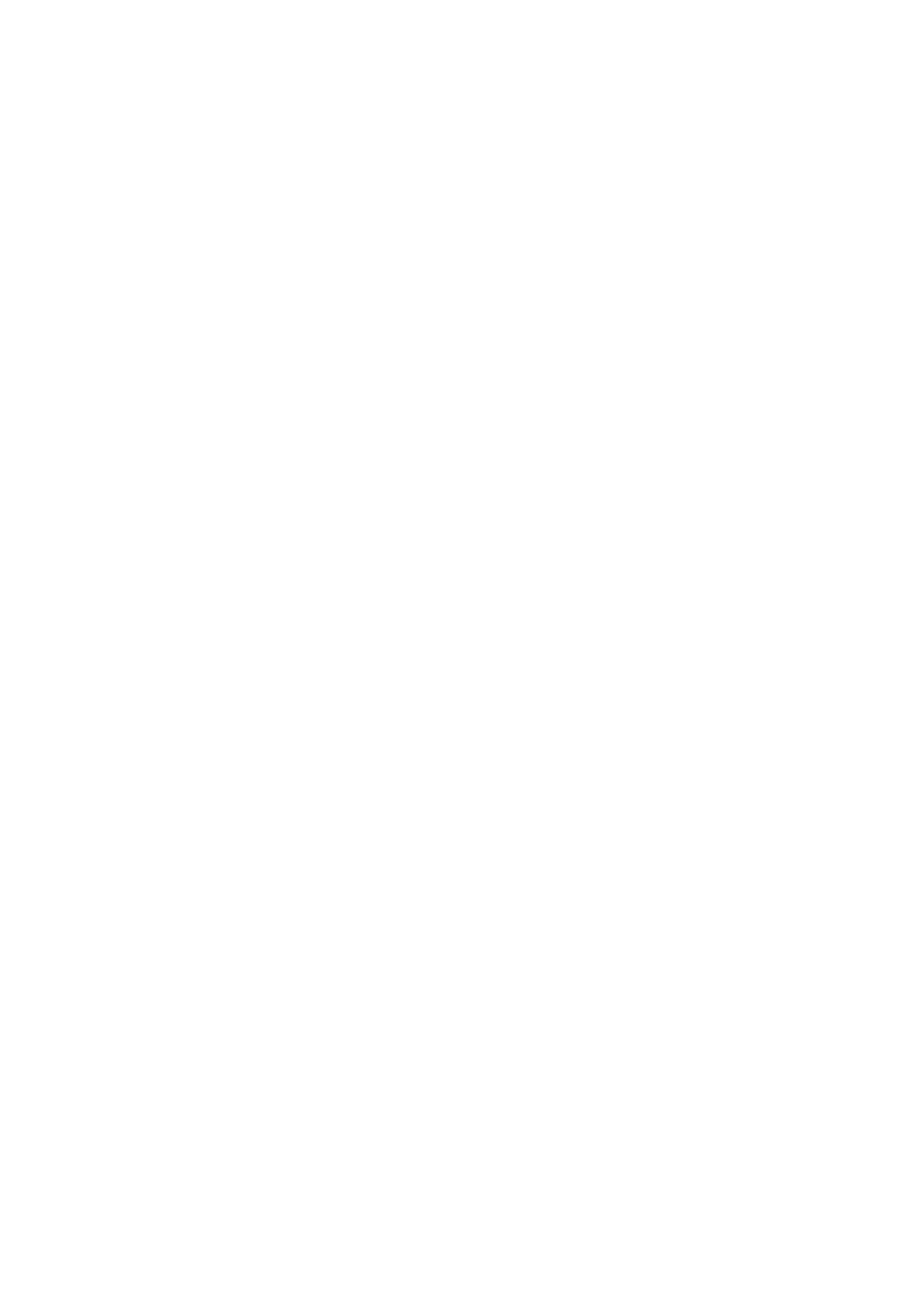#### <span id="page-9-0"></span>1.2 Purpose

The purpose of this document is to provide information and possible lines of actions to prepare for the introduction of new CWPs

The main user of this document should be the person in charge of the preparation and training of operational staff to the CWP

Other users could include the different experts or managers that will deal with this training **ISSUE** 

This document should also be used as a source of information between the different categories of people involved in these training activities (training managers, course planners, instructors, manpower managers, operational heads)

#### <span id="page-9-1"></span>1.3 Scope

The TSG recognised that system upgrade training is of great importance to many nations at present and will be of great importance to other nations in the future This document is based on the practical experience of planners of system upgrade training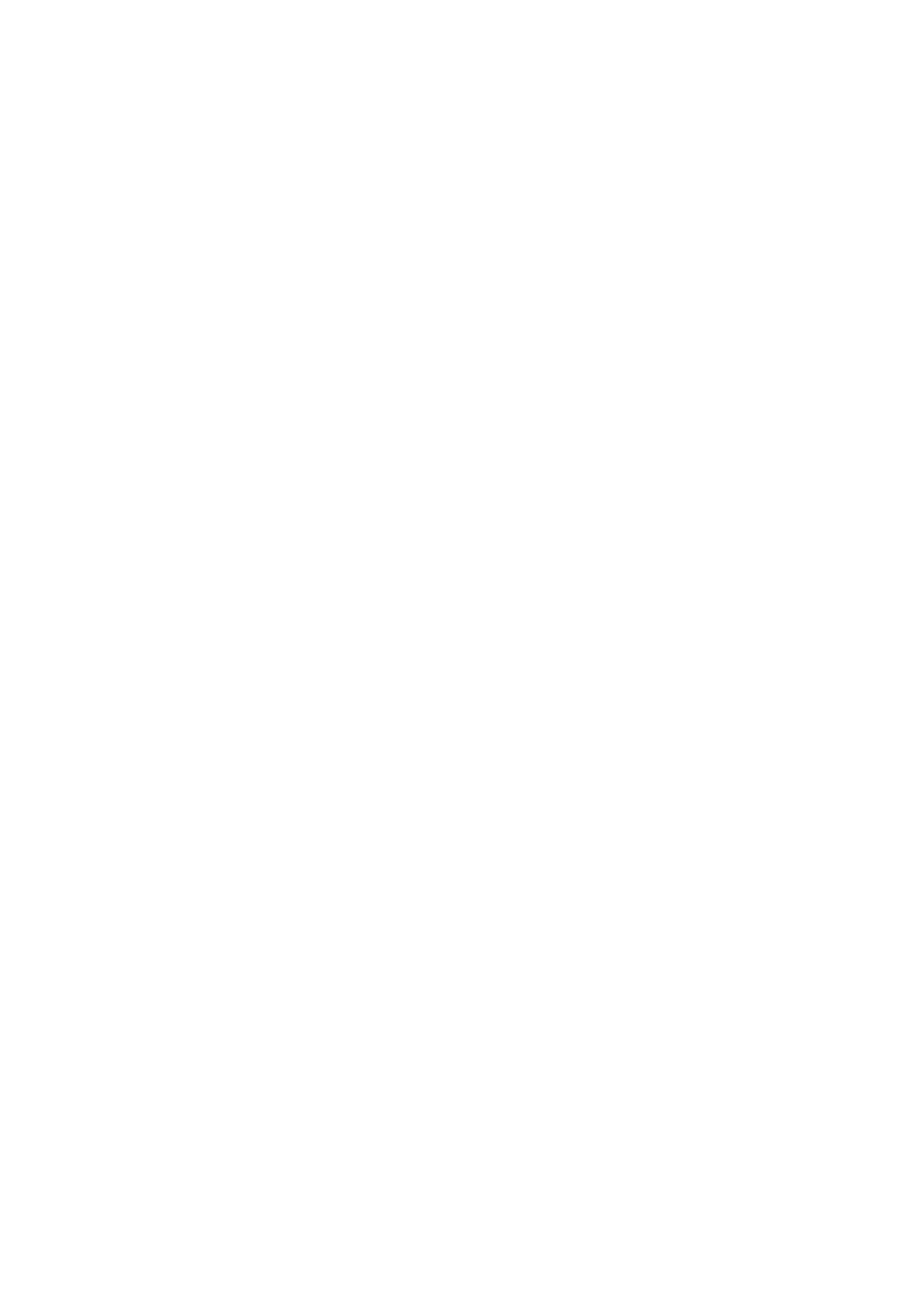<span id="page-10-2"></span><span id="page-10-1"></span><span id="page-10-0"></span>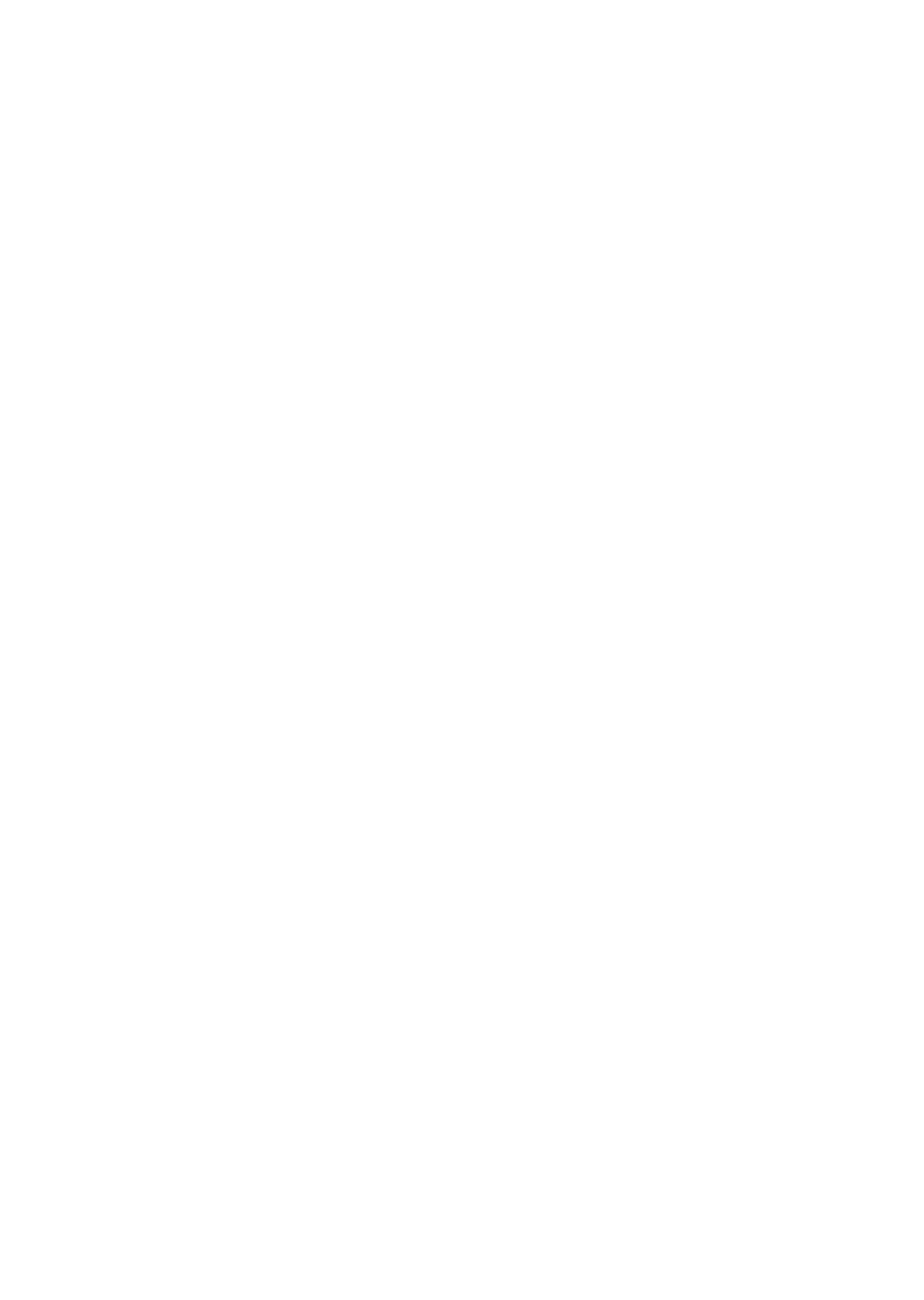#### **TRAINING PLAN** 4.

#### **Reasons to Create a Training Plan**  $4.1$

A training plan details an outline of the training requirements, methods of achievement and time scale for achievement

It is an essential part of the planning for an extensive training program It should enable everyone concerned in the training task to know their roles and the training that is to be given

A training plan will show

- WHO needs training,
- WHAT subjects you are going to train people in,
- HOW you are going to train them,
- WHEN you are going to train them,
- HOW LONG the training will take

One training plan may contain information for several different target groups of people It is important that each person be made aware of the training plan they are going to follow In some cases it may be easier to produce an overall training plan and then individual sub-plans for the various target groups

This Chapter contains an outline of the contents of a training plan An example from the UK CAA is included in Annex A of these guidelines

NOTE - The suggestions shown here are only guidelines and you will need to add or subtract other items to suit your own needs

#### 4.2 **Identify Who Requires Training**

#### $4.2.1$ General

Identify the different target groups of people that will require training, e g

- Planning Controllers,  $\bullet$
- Radar/Tactical Controllers,  $\bullet$
- **Flight Data Personnel** ¢

NOTE - In some cases a change of role may also be required and this must be identified

#### $4.2.1.1$ The Skills Gap

The "Skills Gap" identifies the training that is required, i.e. the gap between the current skills and the required skills, and identifies the training task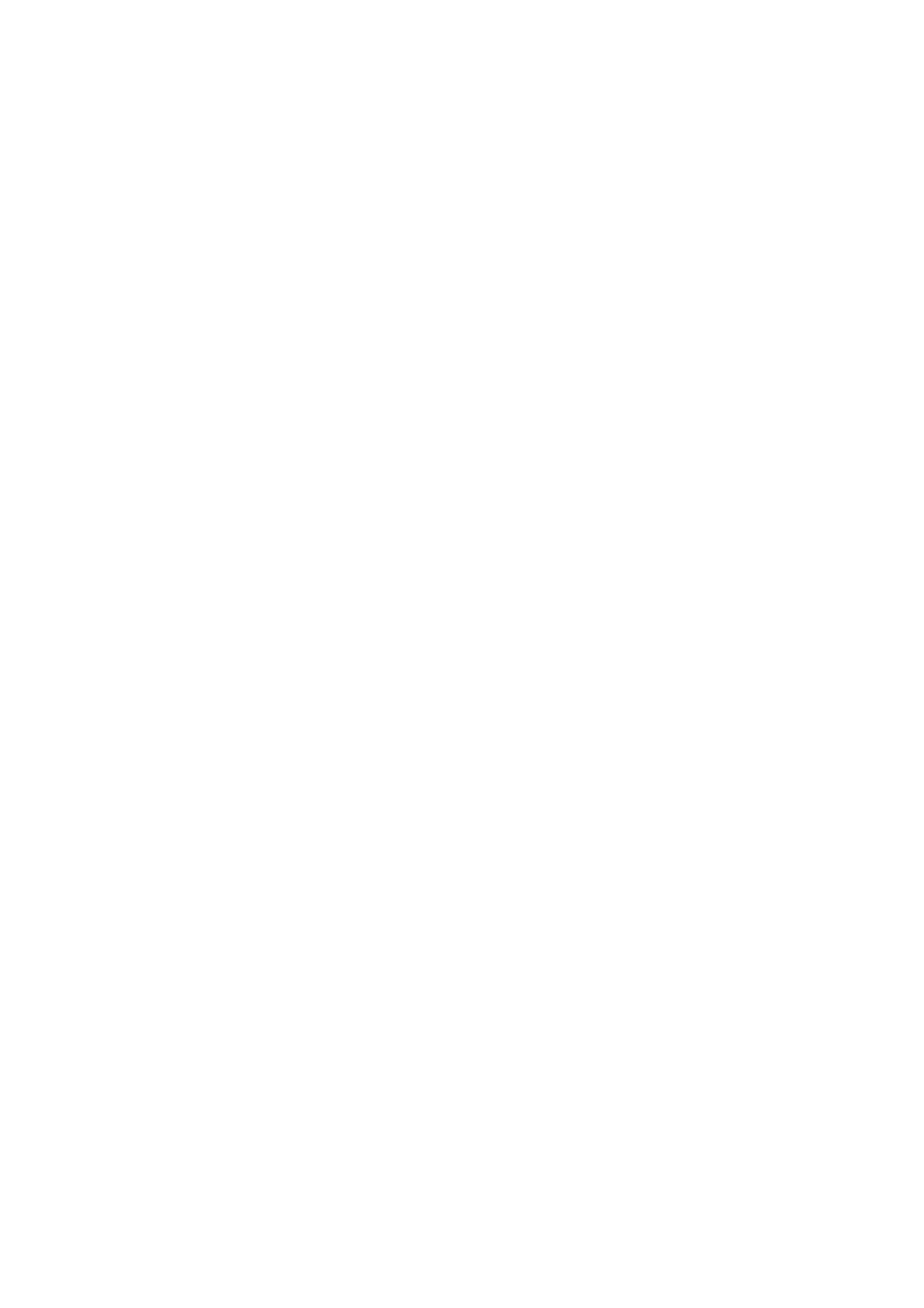<span id="page-18-1"></span><span id="page-18-0"></span>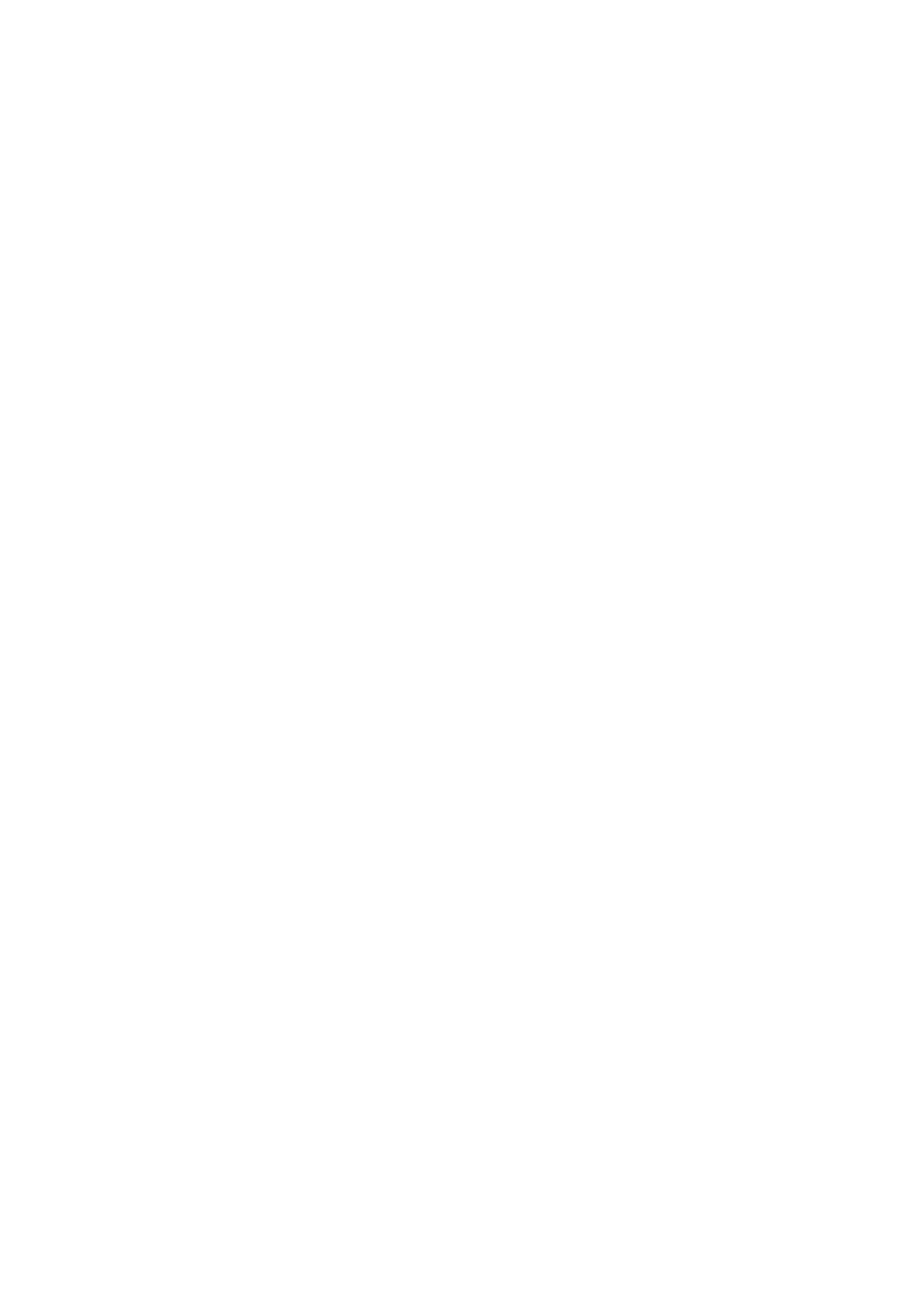#### $4.7.2$ Description of Checkout/Validation procedures to be used

Define success/fail criteria and validation procedures before use of the equipment in an operational environment

Define the assessment methods to be used These will normally fall into one of the following categories

- performance test, e
- continuous assessment,  $\ddot{\mathbf{a}}$
- written assessment, ø
- verbal assessment,  $\bullet$
- no assessment

An example is described in Annex A

#### **Other Considerations** 4.8

#### $4.8.1$ **Marketing**

For members of staff a period of change always brings about uncertainty and concern It is important that the training plan is properly "marketed" to the staff members

At all times information and training courses must be presented professionally, a regularly produced newsletter or magazine helps to inform everyone of progress

#### $4.8.2$ **Training Strategy**

The success of system upgrade training will depend on thoroughness including the minimum of change to familiar practice Any alternative strategy may result in additional stresses being placed on ATC operations

Although it is inevitable that the introduction of new equipment will mean some changes to the existing method of operation, major changes to the ATC environment should be avoided

Major changes to the ATC environment could be introduced once controllers are familiar with the new equipment, or alternatively, could be introduced prior to commencement of system upgrade training

#### 4.8.3 **Impact on Other Training**

#### 4.8.3.1 **Ab-Initio Training**

During the system upgrade training, ab-initio training may have to be curtailed

Training resources may not be sufficient to handle both the upgrade training and routine training. The impact on routine training may be severe and advance planning could be measured in years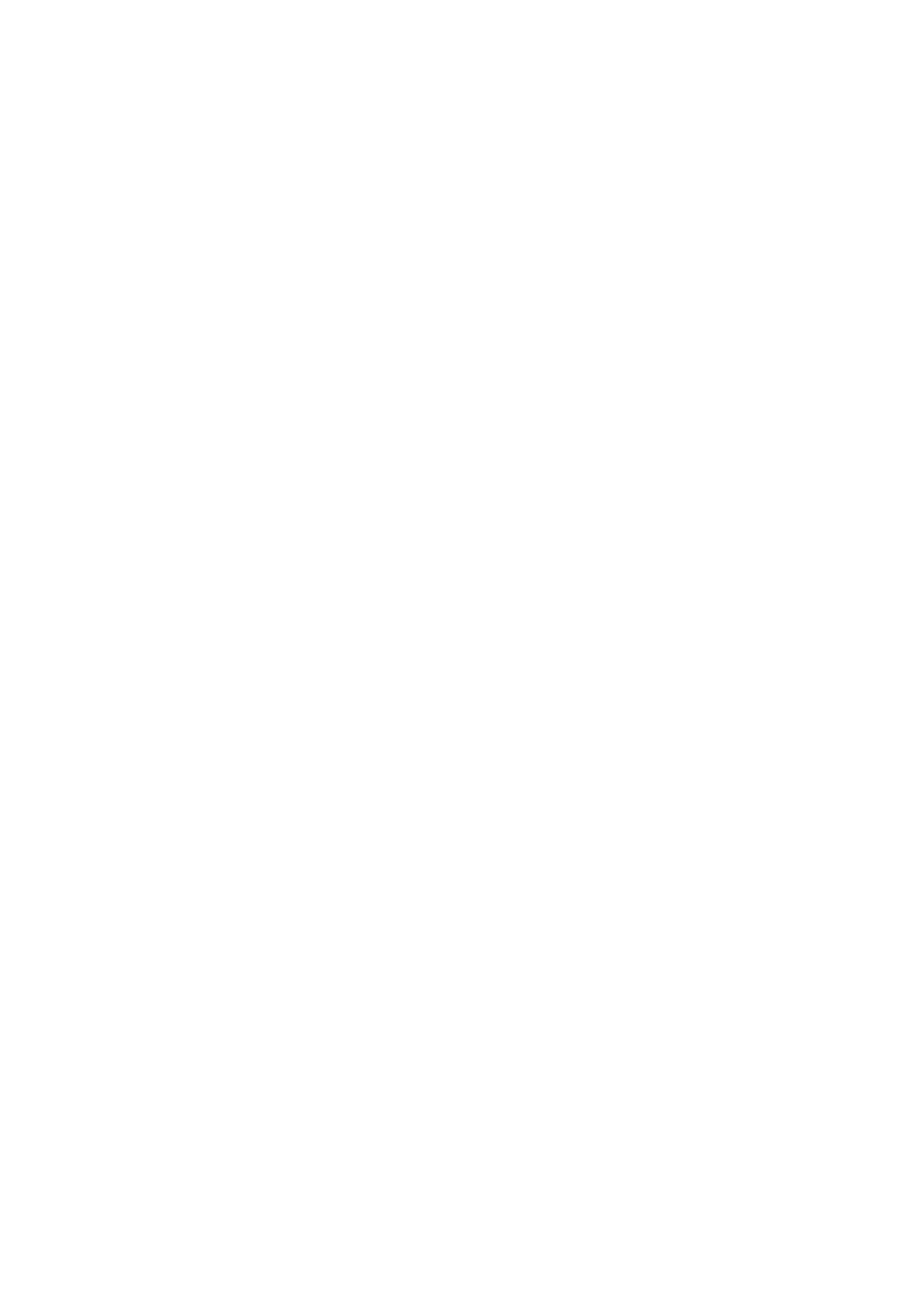<span id="page-22-0"></span>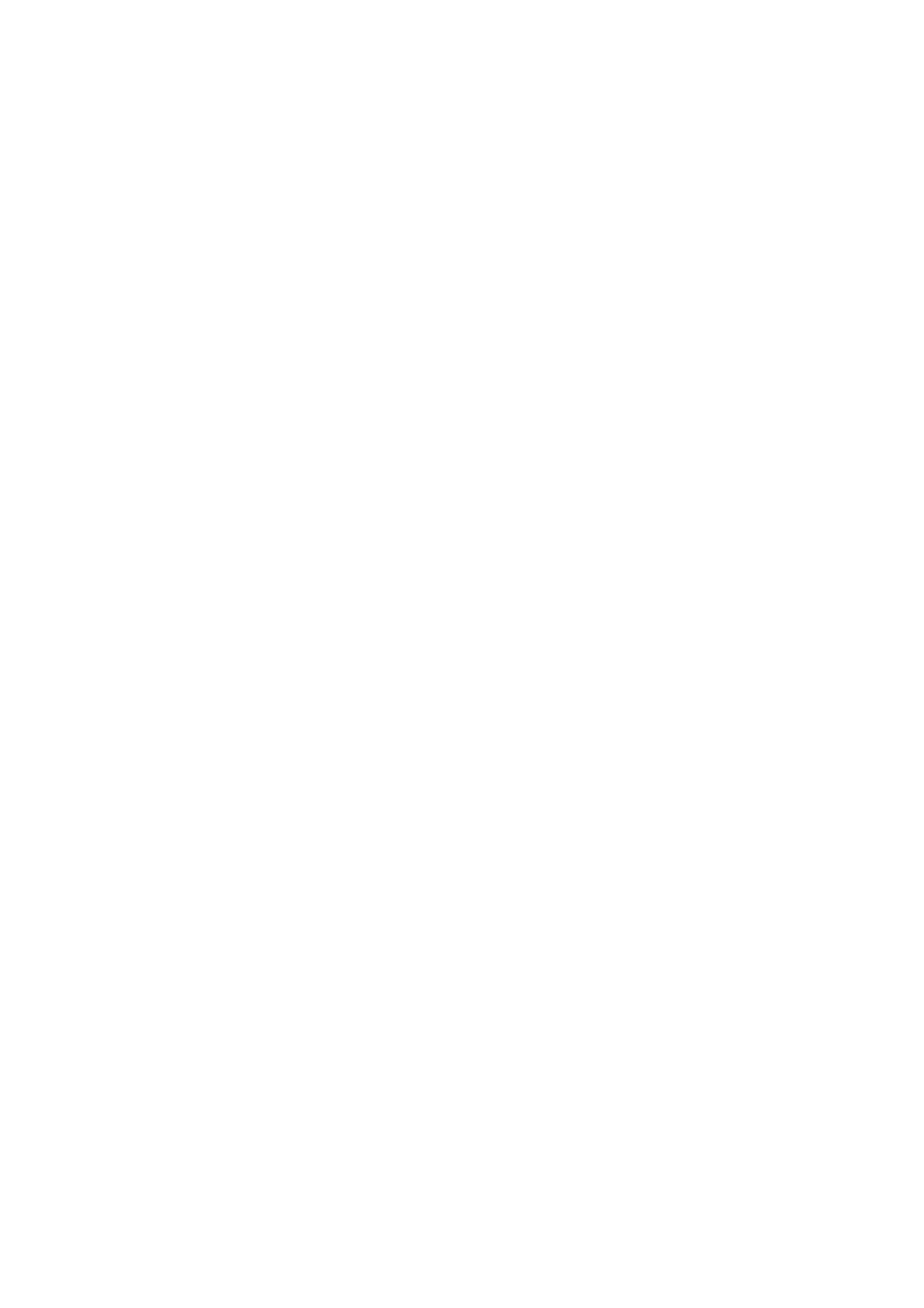<span id="page-24-0"></span>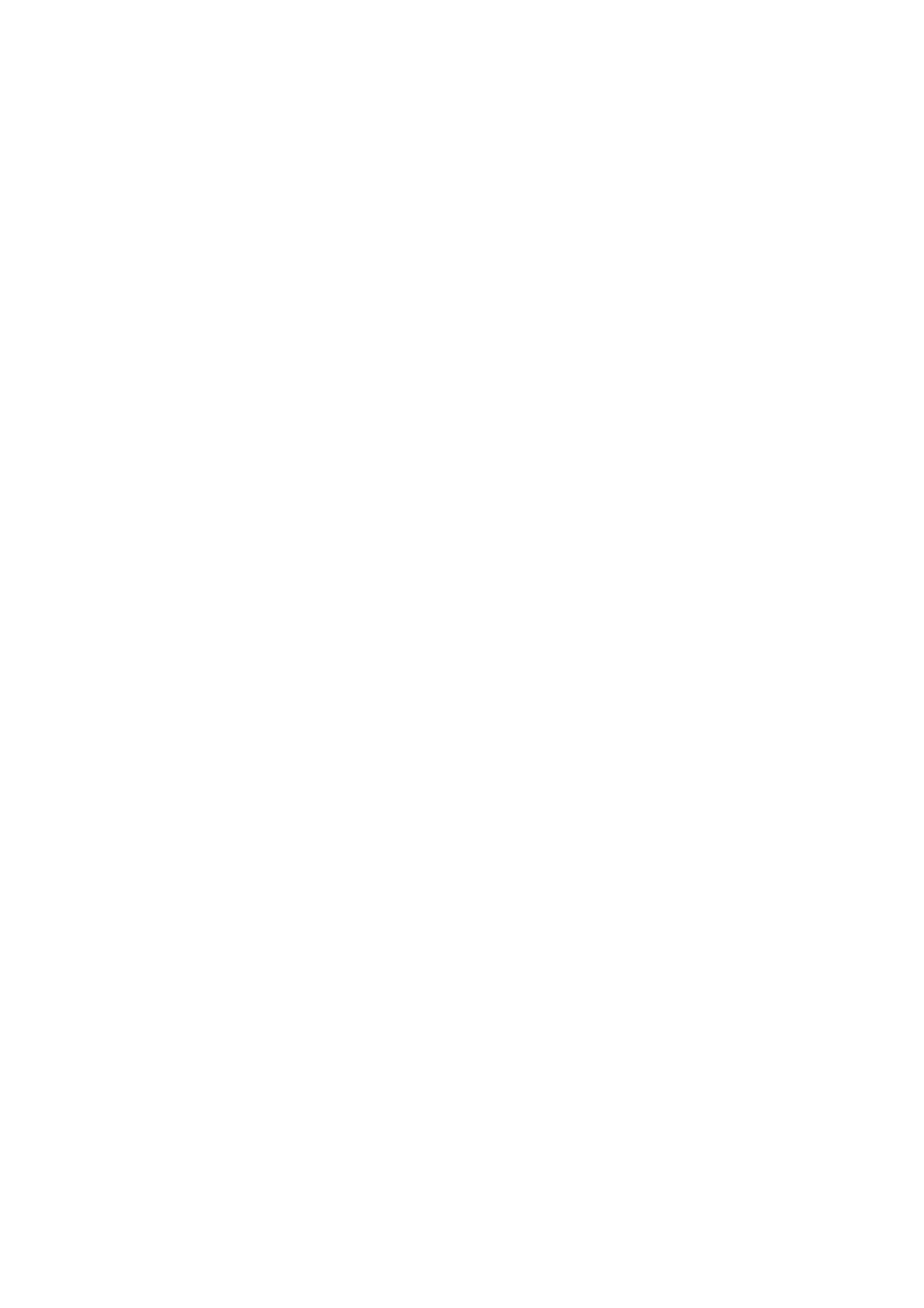#### <span id="page-26-0"></span> $5.7$ **Real Time Simulation**

#### $5.7.1$ Introduction

Real time simulation is the traditional method of teaching operational ATC procedures It is labour and time intensive

It is probably still an essential part of training for new radar display equipment

The simulator must accurately represent the operational equipment if it is to be of the greatest value

#### $5.7.2$ **Uses**

Practice of operational ATC situations following training in new tasks and equipment

#### 5.7.3 **Advantages**

Allows risk-free practice of all required skills in real time

Shortens OJT

Incremental levels of difficulty are presented in a logical (and controlled) sequence

#### 5.7.4 **Disadvantages**

Relative high cost

Resources such as pseudo pilots and controllers for feed sectors may be required

May introduce incorrect procedures and actions if it does not exactly replicate the operational equipment

#### <span id="page-26-1"></span>5.8 **Use of Operational Equipment**

#### 5.8.1 Introduction

Following installation of new operational equipment there is normally an extended period of testing before it can be used operationally

During this period, time should be allowed for use of the full system for final training

During the same period, the equipment may also be used for shadowing

#### 5.8.2 **Advantages**

Allows practice on the new operational equipment

May reveal faults that were not previously apparent

NOTE - System testing inevitably does not reveal all the system problems Use of the full system for shadowing and final training can often reveal unforeseen problems

#### 5.8.3 Disadvantages

May not be available due to installation and testing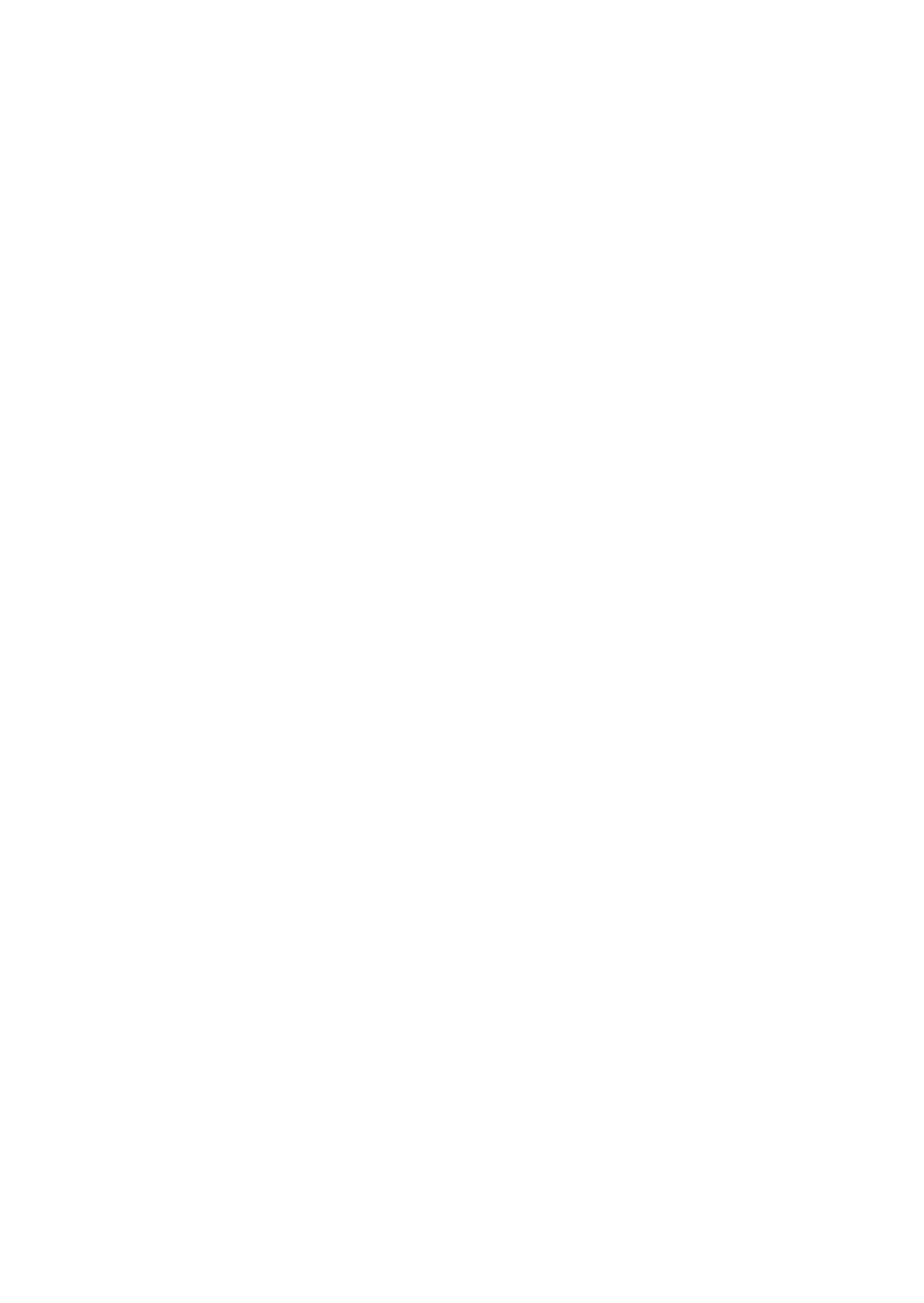#### **DOCUMENTATION** 6.

#### $6.1$ General

Extensive documentation will be required to support the training. This Chapter briefly covers documentation that it may be necessary to provide It is not a comprehensive list

#### 6.2 **Training Plan**

This will be a comprehensive document identifying all the training requirements and the methods of achieving them

For ideas on contents see the Chapter on the training plan in these guidelines

#### $6.2.1$ **Checklist of Pages**

As the contents of the training plan may change, it is suggested that a checklist of pages is established

Each page should be dated and a record kept on this checklist of the number of each page and the date of issue

Records should be kept of training plans issued and any issued amendments

#### 6.3 **Training Manual**

The provision of an individualised training manual for every person involved is strongly recommended

Such a manual would contain all the required training notes and information for a particular person's training route map (see note 1)

Production of slightly different manuals for radar controllers, planning controllers, tower controllers etc, could be considered but adds to the administrative workload Alternatively, a comprehensive manual could be produced with clear guidelines as to which sections are applicable to which role/task

The contents of any manual will depend on the specific equipment and any operational changes being made. The headings given in this manual are a guide and should be added to, subtracted from or modified to suit individual needs (see note 2)

### **NOTES**

- People are often apprehensive about new technology and the training they will receive  $\mathbf{1}$ The provision, at an early stage, of a manual showing what training they will receive may well allay apprehension It also shows that training has been planned, which can establish the credibility of programme
- 2) Much of the system information can be obtained from the manufacturers handbooks and specifications. In many cases the information contained in these, although accurate, is in a format that makes study by an individual controller difficult This manual should thus contain the information in an easily readable format. The information should also be limited to that directly required by the controller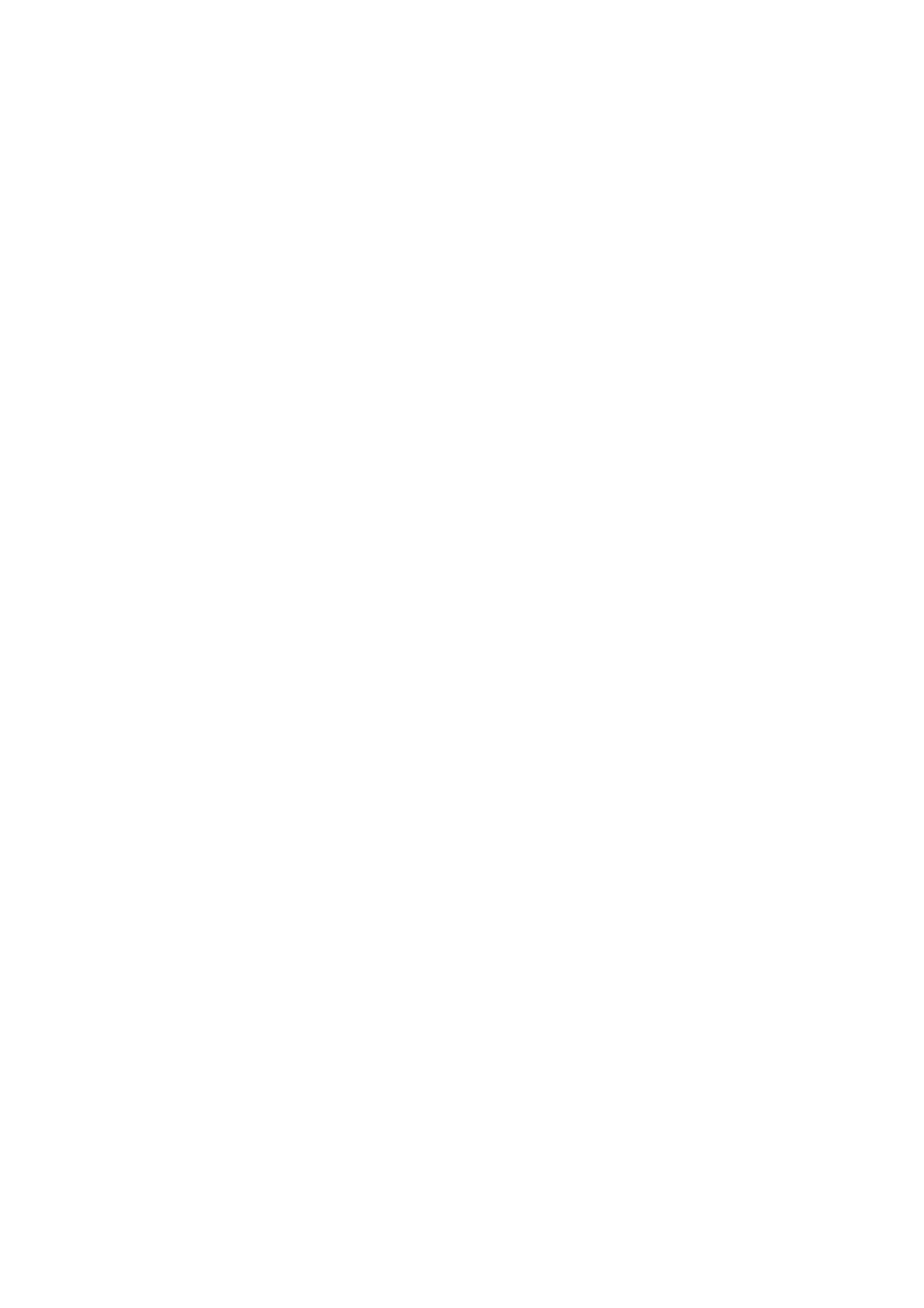#### 7.4 **Flight Data Processing**

#### $7,4.1$ **Target Audience**

Controllers and ATC staff handling FPLs and flight data

#### $7.4.2$ **Course Aim**

A detailed explanation of FPL and flight data processing associated with the system

#### $7.4.3$ **Course Contents**

### Only the broad headings of contents are given

The following represents items that could form course contents

- $\bullet$ equipment used
	- computer system,
	- input terminals,
	- output devices,
	- strip printers, electronic data displays
- relation with RDP equipment,  $\bullet$
- FPL reception,
- methods of inputting FPL data into the system,
- storage of FPLs,
- FPL phases and states,
- the different phases in the life of a FPL,
- terminology for these phases or states,
- FPL activation and subsequent handling (see note 1),
- how a FPL is activated,
- transfer of FPL data between sectors,
- transfer of FPL data between units,
- strip printing
	- when printed,
	- where printed,
	- types of strip
- FPL modifications allowed (see note 2),
- modifiable system parameters (see note 3),
- details of times when FPL actions take place,
- system failure procedures (detail the procedures to be followed when the automated system, or part of the automated system, fails),
- diversion and holding procedures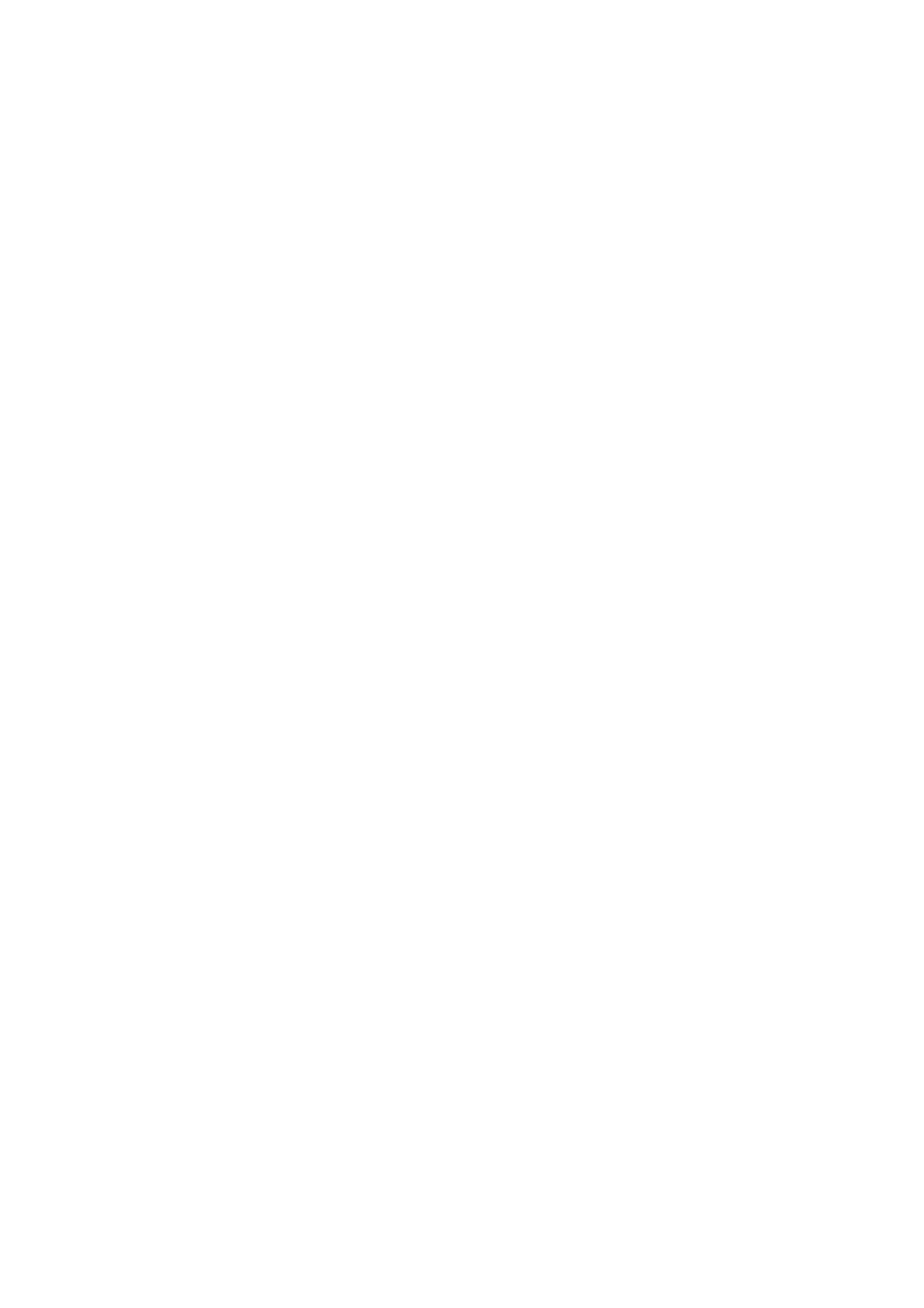## $7.8$ **Co-ordination Procedures**

#### $7.8.1$ **Target Audience**

Radar and planning controllers

#### $7.8.2$ **Course Aim**

A detailed explanation of the co-ordination procedures and techniques to be used with the new system

#### $7.8.3$ **Course Contents**

## Only the broad headings of contents are given

The following represents items that could form course contents

- $^{\circ}$ co-ordination procedures
	- automated procedures,
	- $-$  manual procedures
- hand-over procedures  $\bullet$ 
	- automatic hand-over procedures,
	- semi-automatic procedures,
	- manual procedures
- modifiable system parameters (e g hand-over proposal, transfer of FPL estimates to adjacent units)
- NOTE -A system contains a multitude of such parameters Those directly affecting the controller should be identified and detailed here

## 7.8.4 **Training Methodologies**

Suggested training methods for this course are

- classroom/training notes,
- $\bullet$ time controlled simulation,
- $\bullet$ **CBT**

## $7.8.5$ Documentation

Co-ordination procedures should be accurately detailed in the Manual of Air Traffic Services (MATS) or such similar document Where procedures change at the time of new equipment introduction, it may be appropriate to include the new procedures in the Training Manual After operational implementation, they can then be transferred to the standard documentation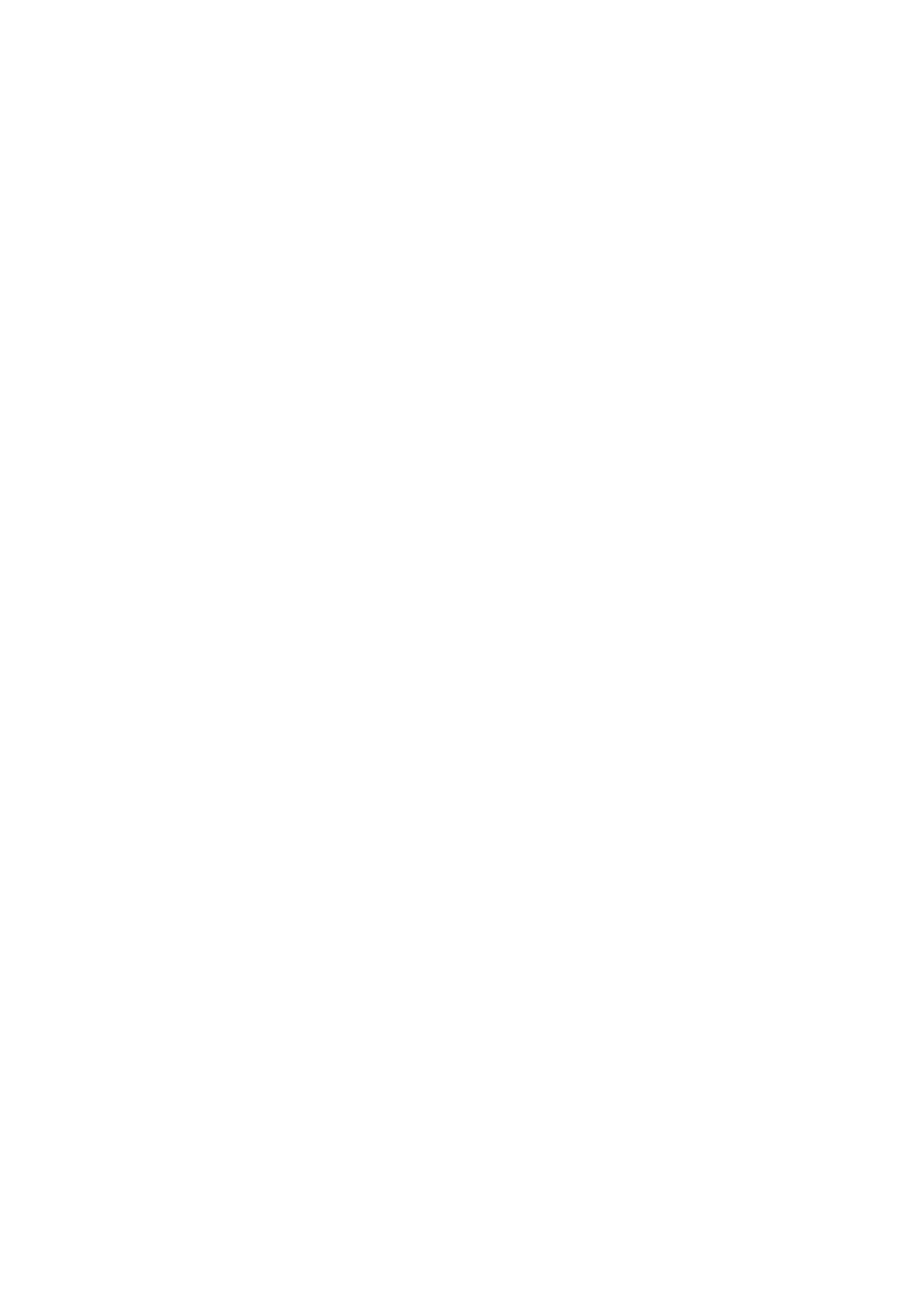## A.5 **INTRODUCTION**

#### $A.5.1$ **Background**

The success of the transition from the old centre to the new centre operations will depend on thorough training involving a minimum of change to familiar practice Any alternative strategy would result in a risk to the safety of operations To achieve this there will be no major changes to the old centre sectorisation and procedures from the end of [date] It is planned that the new centre operations will commence on [date] requiring about [number] civil controllers, about [number] military controllers and about [number] CIVIl and military assistants

The objective of the ATC training is to convert ATC staff from the old centre operations to the new centre operations There are some major differences between the two modes of operation However, some tasks remain almost unchanged

#### $A.5.2$ Purpose

The purpose of this paper is to document the training planned for the transition from the old centre to the new centre

#### $A.5.3$ Scope

This paper will identify the tasks and associated staff for whom training is required It will detail where and when this training is to take place in order to achieve the project date

#### $A.5.4$ Whom

Although the largest part of the training is for the core ATC staff, mainly the controllers who will perform the radar/tactical and planner tasks, there are many other functions to consider The preliminary work that has been carried out on the ATC Manpower Plan has identified the following staff who will require training

- controllers who will assist with systems acceptance and operational testing,
- simulation support specialists who will form the core team for the training and development unit,
- key trainers,
- On-the-Job Training Instructors (OJTI) who will assist in the operational work-up phase and then train the other ATC operational staff,
- civil ATC operations room supervisors,
- local area supervisors,
- specialist flow  $\bullet$ management staff,
- radar/tactical and planner controllers.
- ATC assistants,
- ATC briefing office staff,
- military ATC staff, including assistants,
- pseudo pilot operators/ blip drivers,
- controllers who will staff the feed sector positions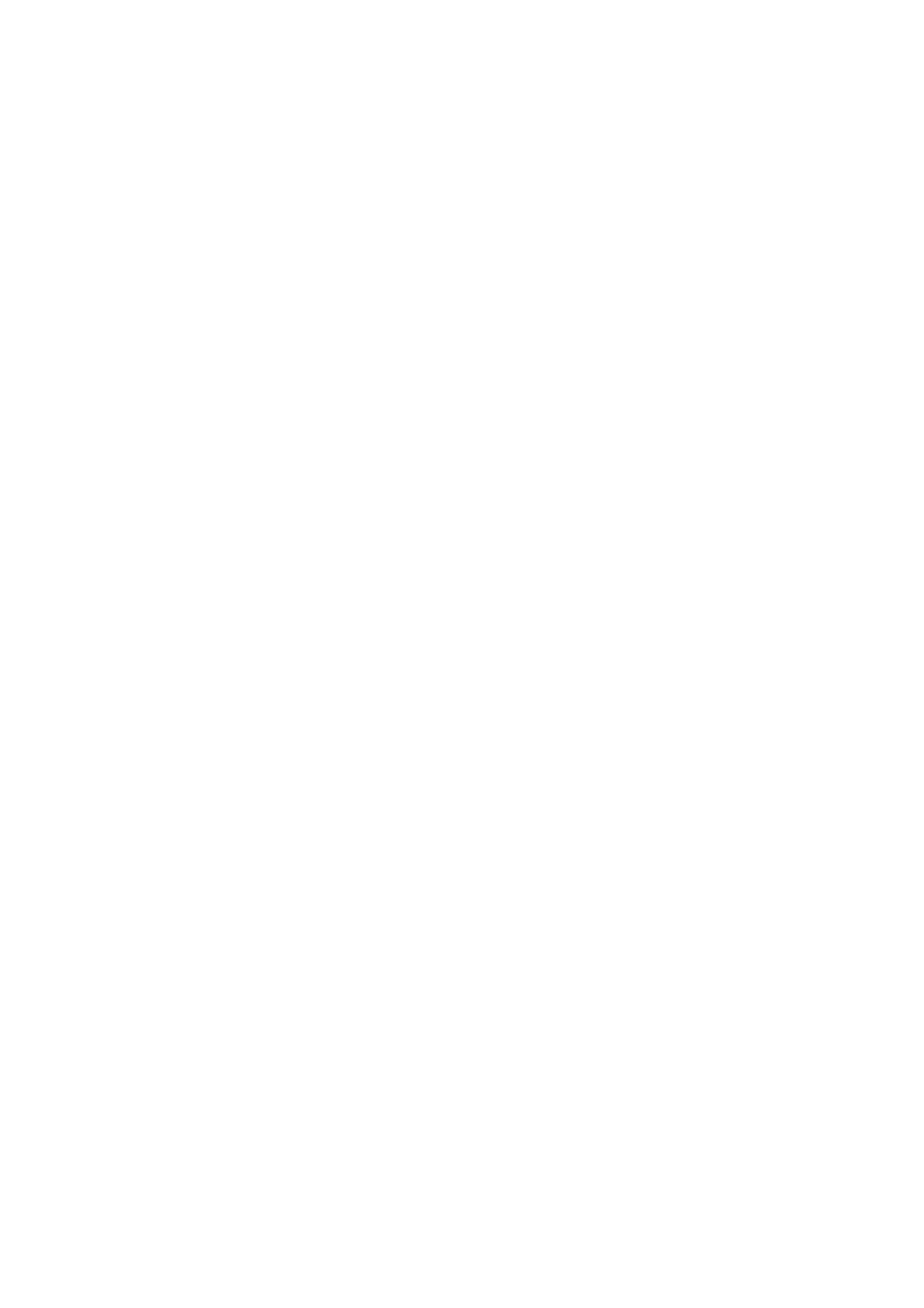# The schedule should be as follows

| Date               | <b>Sector</b> |
|--------------------|---------------|
| $15-19 \text{ xx}$ | AAA - GGG     |
| $22 - 26$ xx       | GGG - MMM     |

For each of the proving courses the following staff will be required

| <b>Staff</b>                                                                                                          | Source                             |
|-----------------------------------------------------------------------------------------------------------------------|------------------------------------|
| 25 civil controllers                                                                                                  | OJTI practical training team       |
| 10 assistants                                                                                                         | Assistant practical training team  |
| 6 military controllers                                                                                                | New centre military trainers       |
| 8 civil feed controllers                                                                                              | Retired controllers                |
| 2 military feed controllers                                                                                           | Old centre military                |
| 27 pseudo pilots/blip drivers                                                                                         | New centre simulator support staff |
| <b>NOTE</b> - It is assumed that the OJTI practical training team will hold the appropriate old<br>centre validations |                                    |

The nsks to the project m not carrymg out this provmg penod is that the organisation and management of operational conversion traimng courses will not hâve been checked before the courses begin, the quality of the documentation will not have been assessed and the practical traimng team of OJTI and assistants will not be famihar with the course format and the exercise content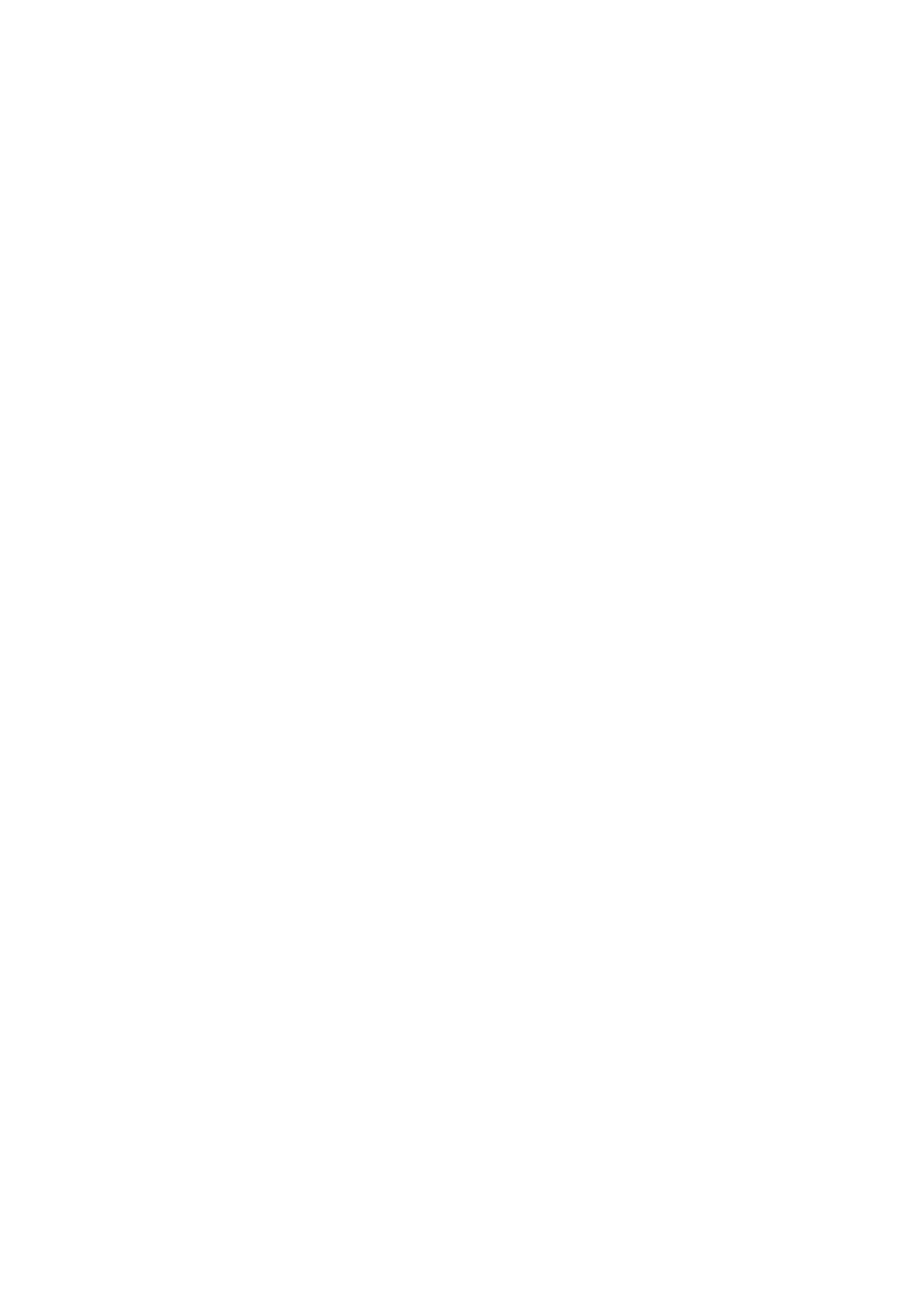## $A.8$ **COURSE APPROVAL AND ASSESSMENT OF CONTROLLERS**

#### A.8.1 General

In order to approve the preparation for operational conversion training courses, [State] Licensing Authority staff will need to see the following for each course

- the timetable of lessons and practical exercises, including details of self study  $\bullet$ arrangements (CBT),
- student and instructor guides including course objectives, lesson plans and visual aids,
- details of any practical exercises,
- forms to be used to record results of performance tests, verbal and written  $\bullet$ assessments

The operational conversion training courses will be assessed by continuous assessment and in order to approve these courses [State] Licensing Authority staff will need to see

- the timetable of lessons and practical exercises,  $\bullet$
- student and instructor guides including course and terminal objectives, lesson plans  $\bullet$ and visual aids,
- details of practical exercises,
- assessment guide showing milestone assessment objectives and forms to be used to record results of milestone assessments

During the operational conversion training courses members of the OJTI practical training team, qualified as assessors, will carry out the milestone assessments The assessments will be verified by members of the old centre training section and moderated by the staff from the [State] Licensing Authority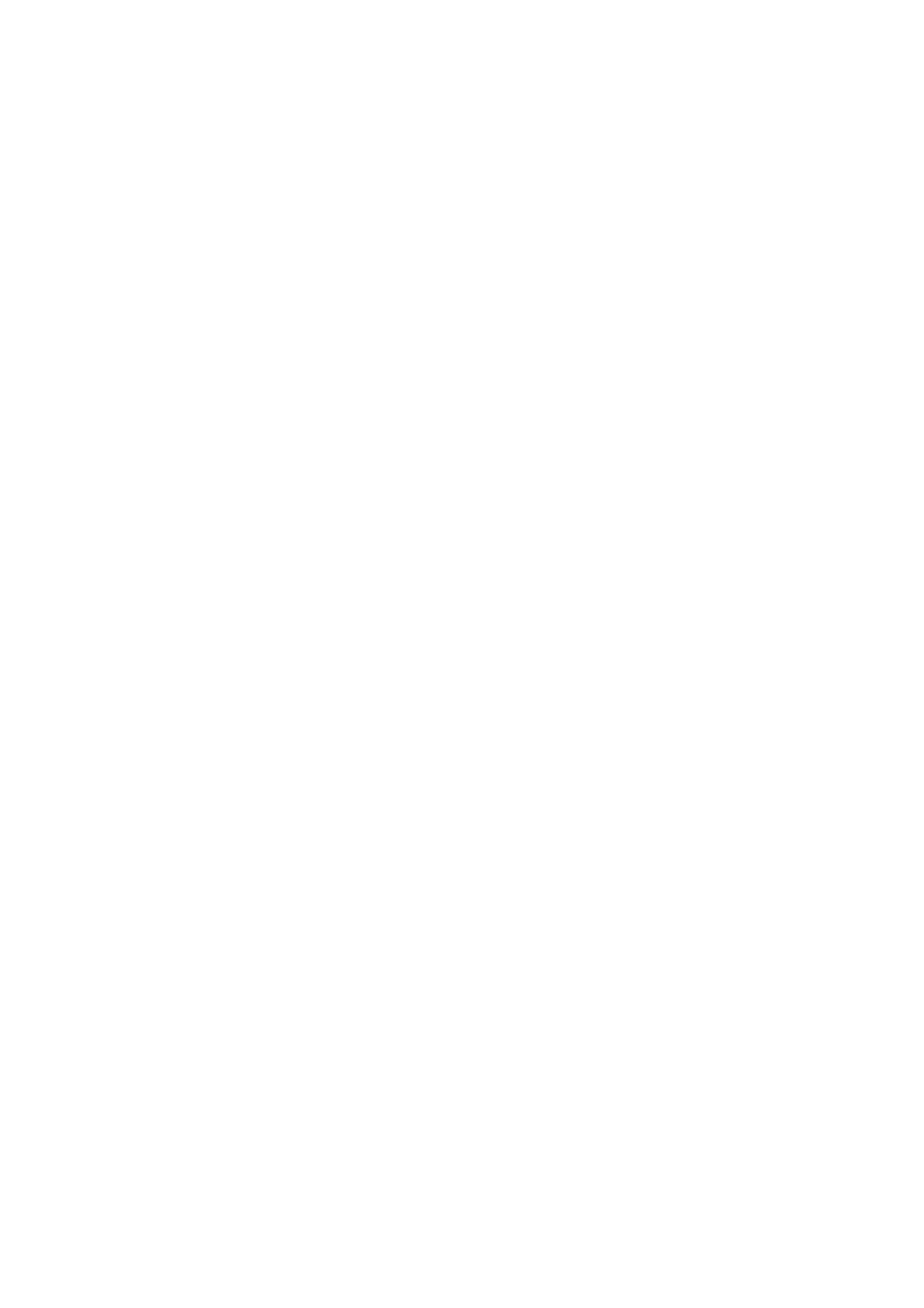Guidelines for ATS Upgrade Training

 $\hat{\mathcal{L}}$  $\hat{\boldsymbol{\beta}}$  $\bar{\star}$  $\hat{\mathbf{r}}$ d.

This page is intentionally left blank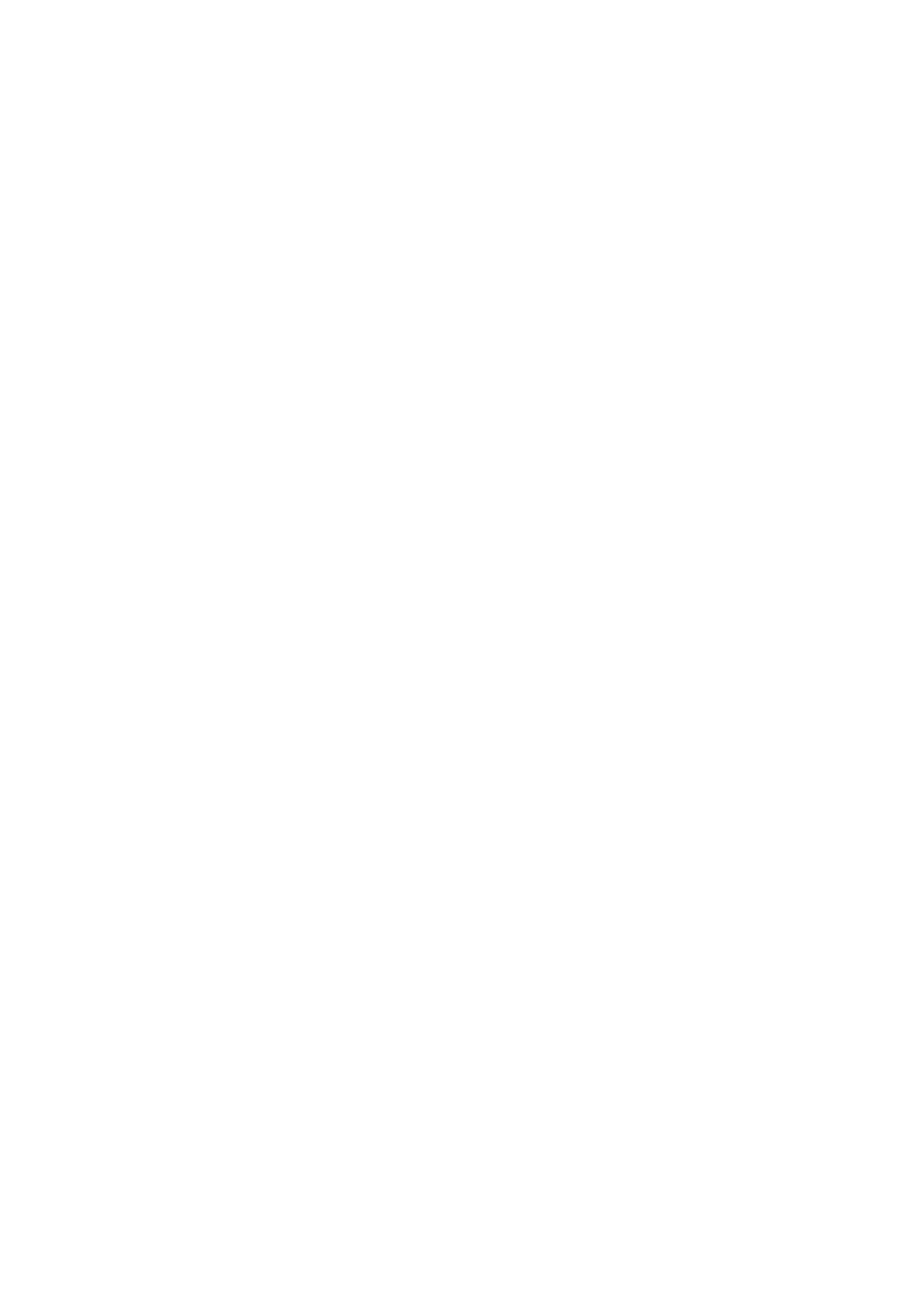Guidelines for ATS Upgrade Training

This page is intentionally left blank

 $\ddot{\phantom{1}}$  $\ddot{\phantom{0}}$  $\bar{\bar{z}}$ 

 $\hat{\boldsymbol{\beta}}$